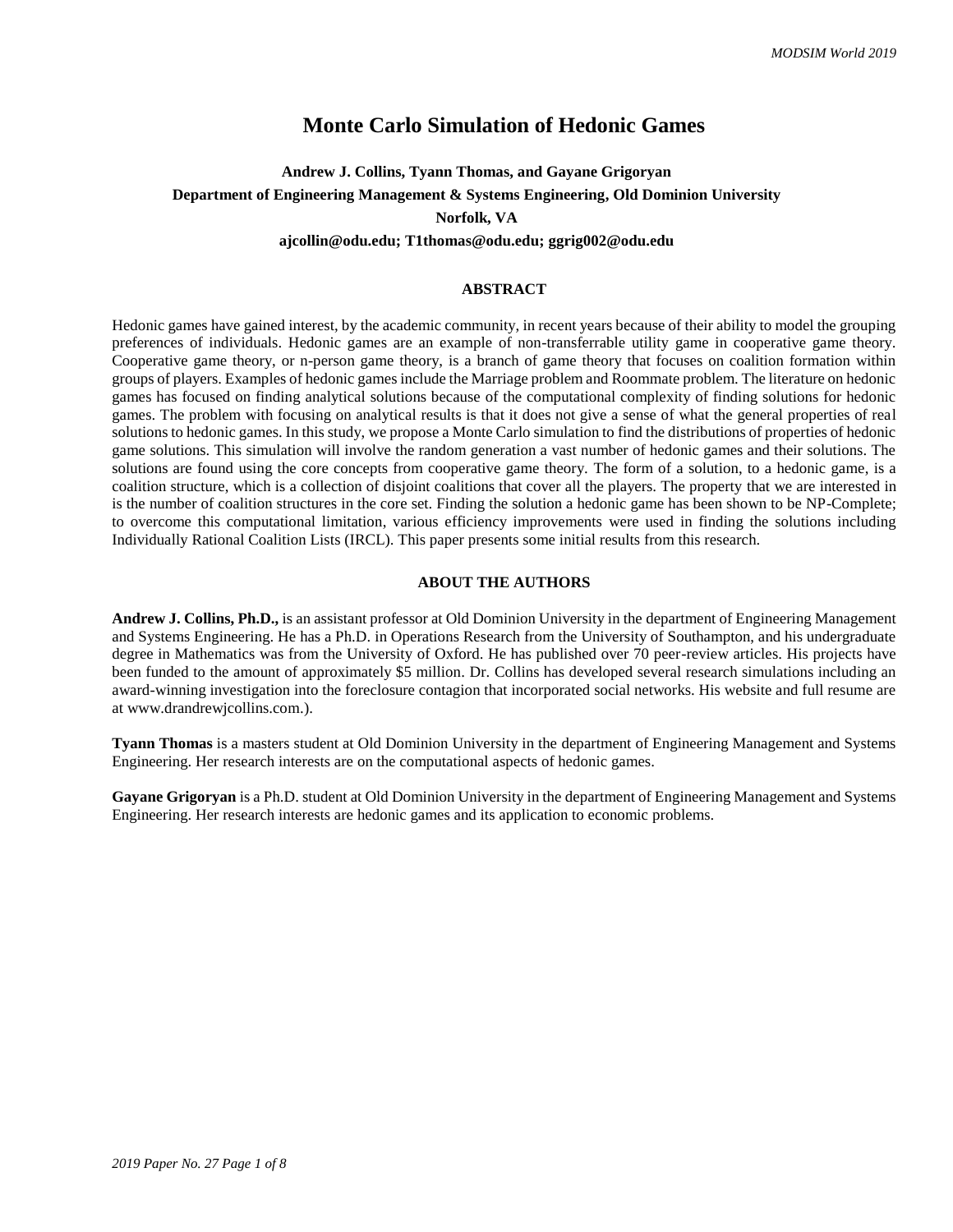## **Monte Carlo Simulation of Hedonic Games**

# **Andrew J. Collins, Tyann Thomas, and Gayane Grigoryan Department of Engineering Management & Systems Engineering, Old Dominion University Norfolk, VA**

#### **ajcollin@odu.edu; T1thomas@odu.edu; ggrig002@odu.edu**

## **INTRODUCTION**

This paper investigates the numerical properties of cooperative games. Cooperative game theory, or n-person game theory, is a branch of game theory that focuses on coalition formation within groups of players. We focus in on hedonic games, which is a form of cooperative game theory. Hedonic games are a form of cooperative games where each player has a preference relation over the set of coalitions (or groups) which they could be a member. The numerical analysis conducted in this research uses a Monte Carlo simulation approach. Our Monte Carlo simulation generates random hedonic games and then solves them (i.e., finds their core). Finding the core to a hedonic game is not trivial and is computationally intractable for large numbers of players. The outcomes from our numerical analysis are empirical distributions generated from 50,000 random games, for each game type. The game types are determined by the number of players considered.

The next section gives some background to hedonic games. This background is followed by a discussion on the algorithm used with the Monte Carlo simulations. Finally, the results and conclusions are given.

### **HEDONIC GAMES**

A major division in game theory is the distinction between cooperative and non-cooperative games (McFadden, Tsai, Kadry, & Souba, 2012; Shubik, 2016). Cooperative game theory is gradually becoming more prevalent with its increased use in modeling cooperative relations in numerous fields: supply chain (Zhao, Wang, Cheng, Yang, & Huang, 2010), marketing (Ratchford, 2010), health care (McFadden et al., 2012) and maritime policy and management (Song & Panayides, 2002). An example of applying a cooperative game approach are situations where a group of decision-makers must decide whether to collaborate/undertake a project together to achieve their joint objectives and goals. An important concept in cooperative game theory is a coalition (C), which refers to the formation of sub-sets of players.

In literature, there are two main cooperative game theory models identified, one in which it is possible for players to transfer utility amongst themselves (the transferable utility games or TU games), and one where it is not possible (the non-transferable utility games or NTU games) (Airiau, 2010). In the scope of this work, we are particularly interested in a subclass of NTU game, e.g., Hedonic games. In hedonic games, one player cannot transfer any of the benefit (or utility) from being in a coalition to another member of a coalition. The outcome of the hedonic game is simply a coalition structure (CS). A coalition structure is a collection of disjoint coalitions that covers the set of players. To understand this phenomenon one can consider an example of a high school where the students represent the players and the clichés group represent the coalitions: a "geek" student might wish to be in the popular kids' cliché group but that does not mean that the popular kids would prefer their group to contain the geek. The non-transferable utility in this example will be if the popular kids did allow the geek in their group, then the geek may gain some social prestige but their social prestige cannot be transferred to any group member. Other popular examples of the hedonic game include the marriage and the roommate problems (Aziz & Savani, 2016).

Formal presentation of the hedonic games start with identifying and defining the coalition and the coalition structure, i.e.,  $C \subseteq N$ ,  $N = \{1, 2, ..., n\}$  and  $CS = \{C_1, C_2, ..., C_k\}$  s.t.  $\cup C_i = N \ \forall_{ij} C_i \cap C_j = \emptyset$ . Here N is the set of the players. A hedonic game is given by a structure  $G = (N, \geq_1, ..., \geq_n)$ , where for all  $i \in N$ , the relation  $\geq_i \subseteq N_i \times N_i$  is a complete, reflexive, and transitive preference relation over the possible coalitions of which i is a member. Where  $N_i = \{ C \cup \{i\} | C \subseteq N \}$  is the collection of all subsets of N that contain i, and  $i \in N$ . The interpretation of the structure G is that player *i* prefers to be in coalition  $C_1$  at least as much as  $C_2$ , if we have following preference relation: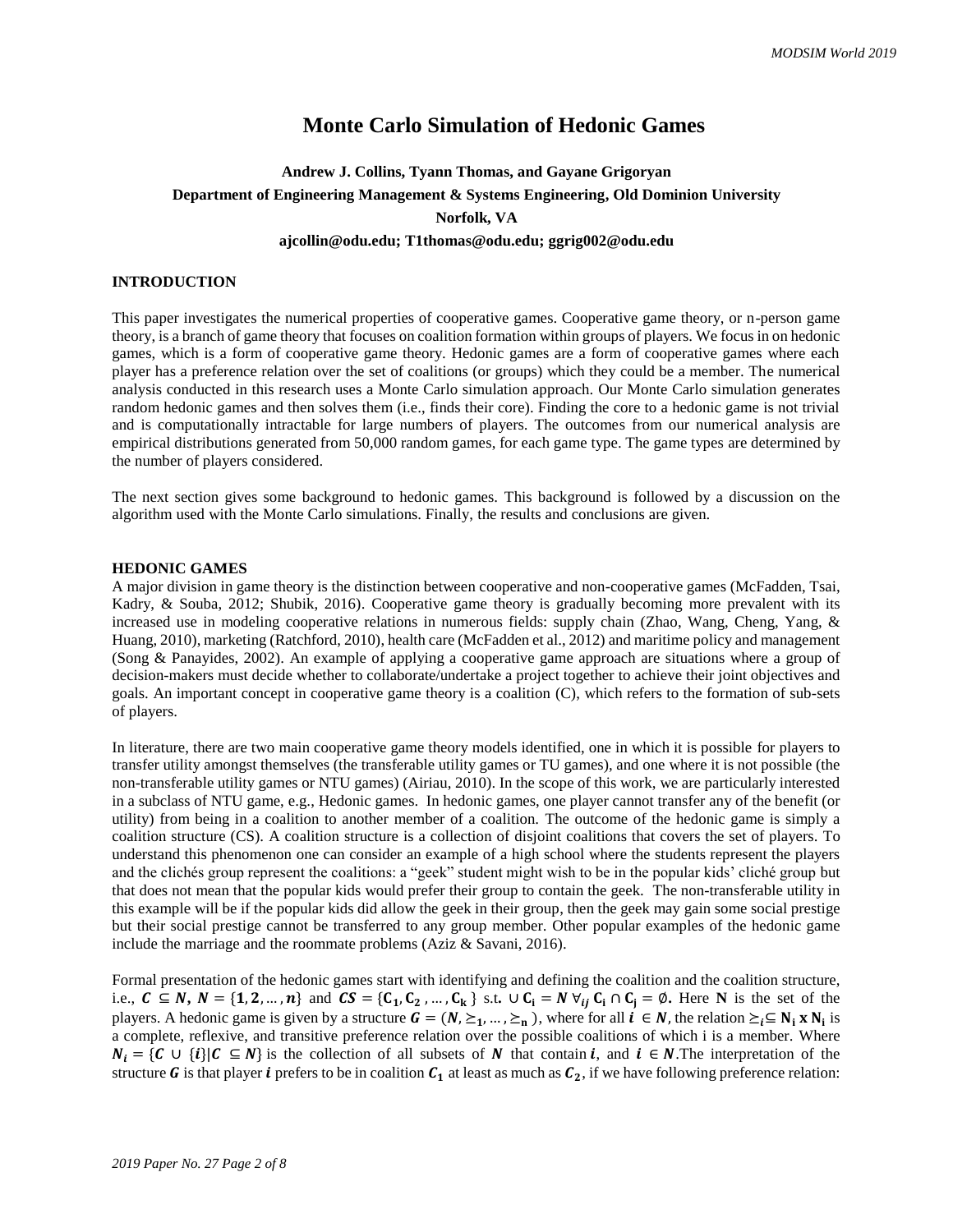$C_1 \succeq_i C_2$ . A player will be indifferent to be in coalition  $C_1$  or  $C_2$  iff  $C_1 \succeq_i C_2$  and  $C_2 \succeq_i C_1$ . The indifference relationship is denoted with  $\sim_i$ .

The notion of the core is extended on the hedonic games adapted from Chalkiadakis, Elkind, & Wooldridge (2011). The core of a game is the set of coalition structures that are not dominated by any coalition. A dominated coalition structure is one where there exists a group of players which, if they formed a coalition, would prefer that newly formed coalition to the coalitions they are currently assigned. Thus, for a given member of the core, none of the players have an incentive to form a new coalition. In this research, it is the size of the core set that is of interest to us. Beyond the core set, there are various other solution concepts in hedonic games:

**Core stability**: A hedonic game is core stable if it has a non-empty core. Thus, if a game has a non-empty core, then there exists a coalition structure such that no set of players in the game would prefer to defect from the coalition structure and form a coalition of their own; that is, there exists a coalition structure that is not blocked. The notation for blocking is:  $C \subseteq N$  blocks CS if  $C \succ_i CS_i$  for all  $i \in C$ 

**Individual rationality**: If CS is individually rational, then every player does at least as well in CS as it would do alone  $(CS_i \geq_i \{i\} \text{ for all } i \in N)$ 

**Nash stability:** Nash stability indicates that no player would want to join other coalitions or form a singleton coalition, assuming no changes will occur with other coalitions. The formal notation for the Nash stability:  $\forall_i \in N$ ,  $CS_i \geq_i C_k$  ∪  ${i}$  for all  $C_k \in CS \cup \{\emptyset\}$ 

**Individual stability** occurs when no player can move to another coalition that it prefers without making some members of that coalition unhappy. If there does not exist  $i \in N$  and  $C \in CS$  ∪ {Ø} such that  $C \cup \{i\} >i_i CS_i$  and  $C \cup \{i\}$  ${i} >_{i} C$  for all  $j \in C$ 

**Contractually individual stability**: A CS is contractually individually stable if there do not exist  $i \in N$  and  $C \in$ CS  $\cup$  {Ø} such that: (1) C  $\cup$  {i}  $\succ_i CS_i$  and C  $\cup$  {i}  $\succ_j C$  for all  $j \in C$ , and (2)  $CS_i \setminus \{i\} \succeq_j CS_i \forall j \in CS_i$  {i}

Note that the solution concepts, i.e., core stability, individual rationality, individual stability, and contractual Nash stability, are interrelated (Chalkiadakis, Elkind, & Wooldridge, 2011). Individual stability implies contractually individual stability. Nash stability implies individual stability. However, the core stability does not imply Nash stability, nor does Nash stability imply core stability. Core stability does not imply individual stability. Below we define the stability concepts using CS for hedonic game  $G = (N, \geq_1, ..., \geq_n)$ .

The next section of this work presents a way how to find the core of the hedonic game using Monte Carlo simulation.

## **ALGORITHM FOR FINDING THE CORE**

There is no easy way to find the core of a game; in fact, it is NP-complete (Ballester, 2004). The brute force method (or naïve method) is to look at each coalition structure individually and then compare each possible coalition to see if it is dominated (Chalkiadakis et al., 2011). Considering that there are  $2<sup>n</sup>$  possible coalitions and the number of coalition structures is B<sup>n</sup>, determined by Bell's number (which is exponential to the exponential in growth), solving a hedonic game become computationally intractable for relatively small numbers of agents; finding the core of game larger than 20 players is not feasible using current computing technology. There have been attempts to reduce that computational complexity, but these mainly involve restricting the form of the game to ensure it as nice properties (for example, induced subgraph games, see Deng and Papadimitriou (1994)). It is a variation of the naïve method that we used to solve our hedonic games. An overview of the algorithm that we used is given in Figure 1.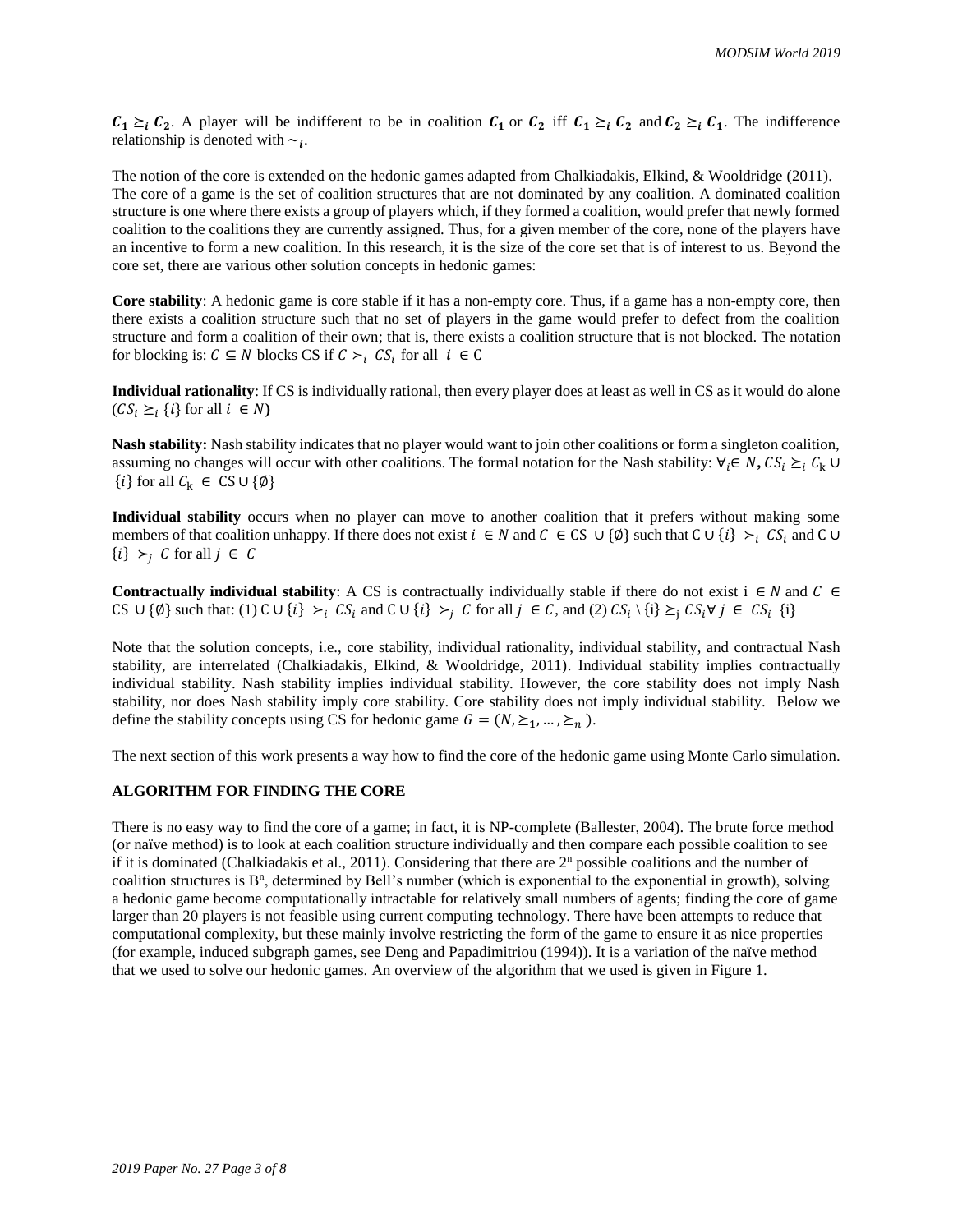

Figure 1. Flow diagram of our process for solving a random Hedonic game

The algorithm contains two loops. The outer loop considers each coalition structure, CS, in turn. The inner loop compares a particular coalition structure to every possible coalition, S. This comparison is made by comparing the preference of each player 'a' in S, represented by  $V(a, S)$ , to the preference of that player in their current coalition, represent as V(a, CS); if all the members of S prefer S over their coalitions in CS, then CS is excluded from set C, which is initialized to contain all coalition structures. Once all the CS have been evaluated, then the set C represent the core.

The generation if the list of partition structures is not trivial and an effective algorithm was used to generate it (Djokić, Miyakawa, Sekiguchi, Semba, & Stojmenović, 1989). This algorithm uses the fact that any partition of players can be represented by a single integer, leading with a one. For example, 12123 represents a game of five players where players 1 and 3 are in a coalition,  $\{1,3\}$ ; players 2 and 4 are in a coalition,  $\{2, 4\}$ , and player 5 is in its singleton coalition, {5}. This representation of a coalition structure ensures it is both disjoint and covers the set of players. The generation of the list of possible coalitions was done using a one-to-one correspondence between the coalitions and the binary numbers (e.g., 101 represents the coalition of players 1 and 3 in a three-player game, 100 represents the singleton coalition of player 1).

In a hedonic game, each player will rank each coalition that it is a number. To represent this, an integer was assigned to each coalition for each of its members. The number represents the players ranking of a particular subset, with a higher number representing a higher ranking. We purposefully did not allow a player to assign the same ranking to any two coalitions thus ensure a strict preference relation.

To speed up comparison, the algorithm had some minor adaptions. The main adaption was the inclusion of Individually Rational Coalition Lists (IRCL). IRCL removes all coalitions from the comparison step that are dominate by a singleton coalition. This reduces the number of coalition structure – coalition comparison that need to be conducted. More details of IRCL can be found in Ballester (2004)

## **METHOD**

Our Monte Carlo experiment involves the repeated generation a random hedonic game and then determining its core set using the algorithm described above. The experiment was repeated for a different number of players in a game, ranging from three to seven. The results from games of one or two players can easily be solved analytically and have been included in the results for completeness.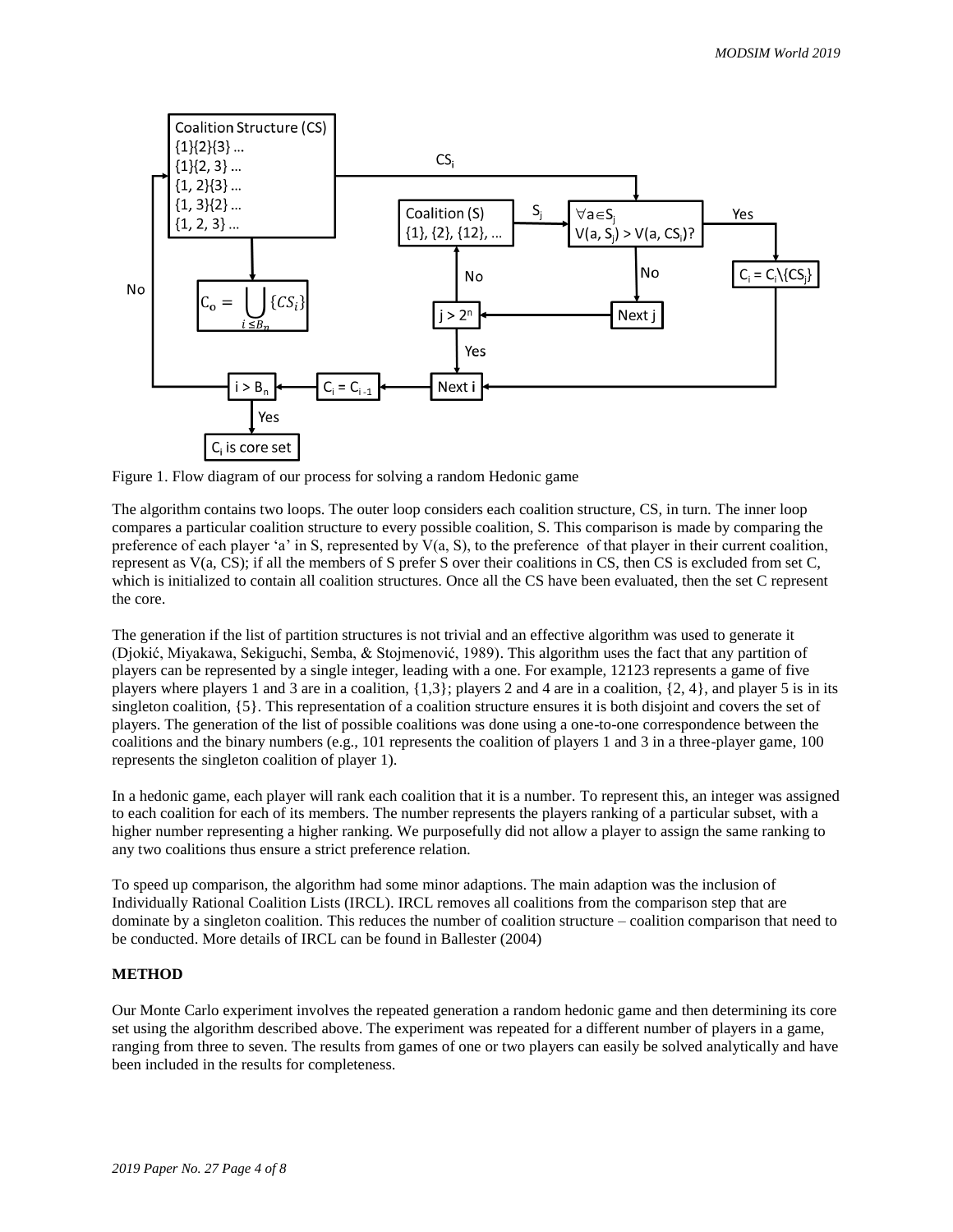The generation of a random hedonic game was done by randomly generating a preference relationship for each of the n players. For a given player, the numbers  $\{1, 2, ..., 2^{n-1}\}$  where randomly allocated to each of the  $2^{n-1}$  possible coalitions that that given player could be a member. This number represents the rank which the player gives that coalition. This process was done using the binary representation of each subset, and we have excluded the details of this process from this paper. The random number generator used in this process was the Mersenne Twister (Matsumoto & Nishimura, 1998).

For each game size (number of players), we generated 50,000 games and found the core for each. This limit was chosen because of the computational time required to calculate the core of a game of seven players, which was the upper limit of the game size chosen for this research. The number of coalition structures that must be checked is Bell's number, which is exponential to the exponential in growth; and each must be checked against an exponential number of possible coalitions; hence the number check growth excessively.

The focus of the results is on the size of the core, i.e., for a given game, how many coalitions structures are not dominated.

#### **RESULTS**

The size of the core was found for 250, 000 random hedonic games, which is summarized in Table 1. These results were games involving 3 to 7 players. The size of the core for games of one and two players can be solved analytically. For a game of only one player, there is only one possible coalition {1} and, thus, only one possible coalition structure. This coalition structure cannot be dominated, as no others exist, so it is in the core of the game. Hence, all hedonic games of one player have one coalition structure in their core. Finding the core of a two-player game is slightly more complex.

Consider the case when there are only two agents. Each agent could be exactly two coalitions: a singleton and the grand coalition. There are also exactly two possible coalition structure for this case: both agents are in their singleton coalition  $\{1\}\{2\}$ , and  $\{1, 2\}$ , the grand coalition. The core of hedonic games with two agents contains only one coalition structure; to understand this, we will consider all the possible game cases. The first case is when at least one agent prefers their singleton coalition (to the grand coalition) and the second case is when no agent prefers their singleton coalition. In the first case, the only element of the core is  $\{1\}\{2\}$  since at least one agent has no incentive to join (or remain) in the grand coalition. In this case, the singleton coalition structure is called Nash stable (Chalkiadakis et al., 2011). The grand coalition is unstable because at least one agent would prefer to be in their own singleton; this means that there is one and only one coalition structure in the core when at least one agent prefers their singleton coalition. Consider the second case, where neither player prefers their singleton coalition; this implies that both prefer the grand coalition (to their singleton sets) so only the coalition structure that is Nash stable is {1, 2}. Hence, in the case of two agents, there always exists a single member of the core.

|                       | Size of Core |           |                |          |                |          |          |          |          |          |  |  |  |  |
|-----------------------|--------------|-----------|----------------|----------|----------------|----------|----------|----------|----------|----------|--|--|--|--|
| #                     | U            |           | 2              |          | $\overline{4}$ | Ο        | 6        |          | 8        | 9        |  |  |  |  |
| Players               |              |           |                |          |                |          |          |          |          |          |  |  |  |  |
|                       | $\theta$     | $50,000*$ | $\overline{0}$ | $\Omega$ | $\Omega$       | $\Omega$ | 0        | $\theta$ | $\Omega$ | $\Omega$ |  |  |  |  |
|                       |              | 50,000*   | $\overline{0}$ | $\Omega$ | $\theta$       | $\Omega$ | $\theta$ | $\theta$ | $\Omega$ | $\theta$ |  |  |  |  |
|                       | 367          | 47,482    | 2,151          | $\Omega$ | $\Omega$       | $\Omega$ | 0        | $\theta$ | $\Omega$ | $\Omega$ |  |  |  |  |
|                       | 1,116        | 43,595    | 4,997          | 279      | 13             | $\Omega$ | $\theta$ | $\Omega$ | $\Omega$ | $\Omega$ |  |  |  |  |
|                       | 2,106        | 38,850    | 8,801          | 895      | 64             | 4        | $\theta$ | $\Omega$ | $\Omega$ | $\Omega$ |  |  |  |  |
| 6                     | 2,964        | 34,913    | 10,722         | 1,843    | 249            | 30       |          |          | $\Omega$ | $\Omega$ |  |  |  |  |
|                       | 2,554        | 36,984    | 8,164          | 1,863    | 360            | 64       | $\Omega$ |          | $\Omega$ |          |  |  |  |  |
| *Derived analytically |              |           |                |          |                |          |          |          |          |          |  |  |  |  |

| Table 1. Monte Carlo simulation results showing the results of the core size basis on 50,000 runs per game size |  |  |  |  |  |  |  |  |  |
|-----------------------------------------------------------------------------------------------------------------|--|--|--|--|--|--|--|--|--|
|                                                                                                                 |  |  |  |  |  |  |  |  |  |

When we increase to three agents, the situation becomes more complex. For example, there are 13,824 possible games with three agents (though this number is reduce when consider the irrelevance of player labels). This complexity can lead to situations where the core is empty or there are multiple coalition structures in the core. An empty core can occur when there is a cycle of preferences among the players, i.e., player 1 prefers to be in a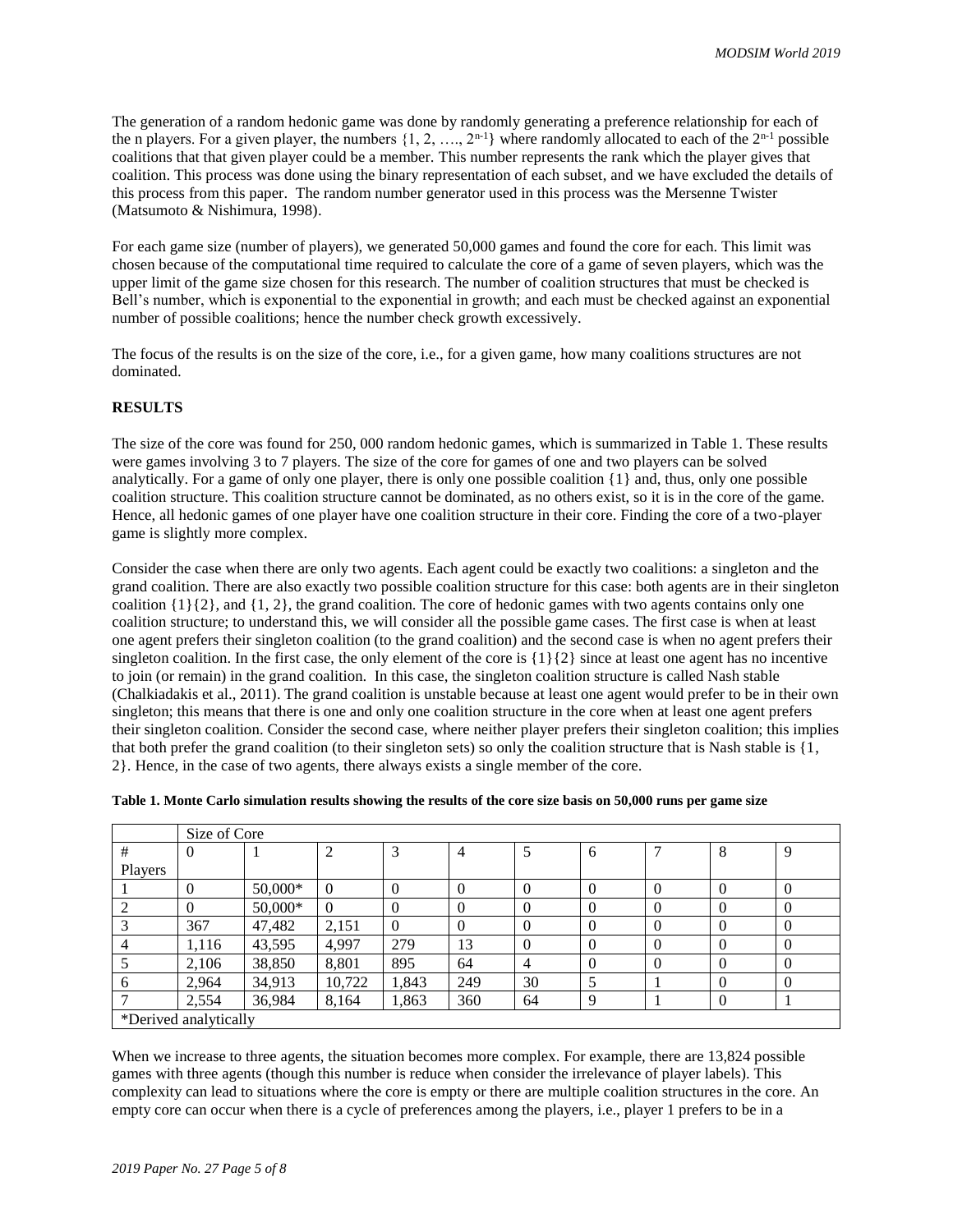coalition in player 2 than player 3, player 2 prefers to be in a coalition with player 3 than player 1, and player 3 prefers to be in a coalition with player 1 than player 2. Having multiple coalitions structures in the core can occur, for example, consider a three player game were  $V(a, \{a\}) = 1$ ,  $V(a, \{a, b, c\}) = 2$ ,  $V(a, \{a, b\}) = 3$ ,  $V(a, \{a, c\}) = 4$ ,  $V(b, {b, c}) = 1$ ,  $V(b, {b}) = 2$ ,  $V(b, {a, b}) = 3$ ,  $V(b, {a, b, c}) = 4$ ,  $V(c, {a, c}) = 1$ ,  $V(c, {b, c}) = 2$ ,  $V(c, {c}) = 3$ , and  $V(c, \{a, b, c\}) = 4$ ; in this game, there are two members of the core:  $\{a, b, c\}$  and  $\{a, b\}\{c\}$ . We leave it to the reader to check these coalition structures are not dominated.



The results indicate that as the number of players increases then so does the potential maximum size of the core. This makes sense because more players mean each coalition structure is larger which allows for more "distance" between coalition structures; by distance, it is meant the number of coalition changes that would have be made to transform one coalition structure into another. These distances make it possible to have multiple coalition structures in the core.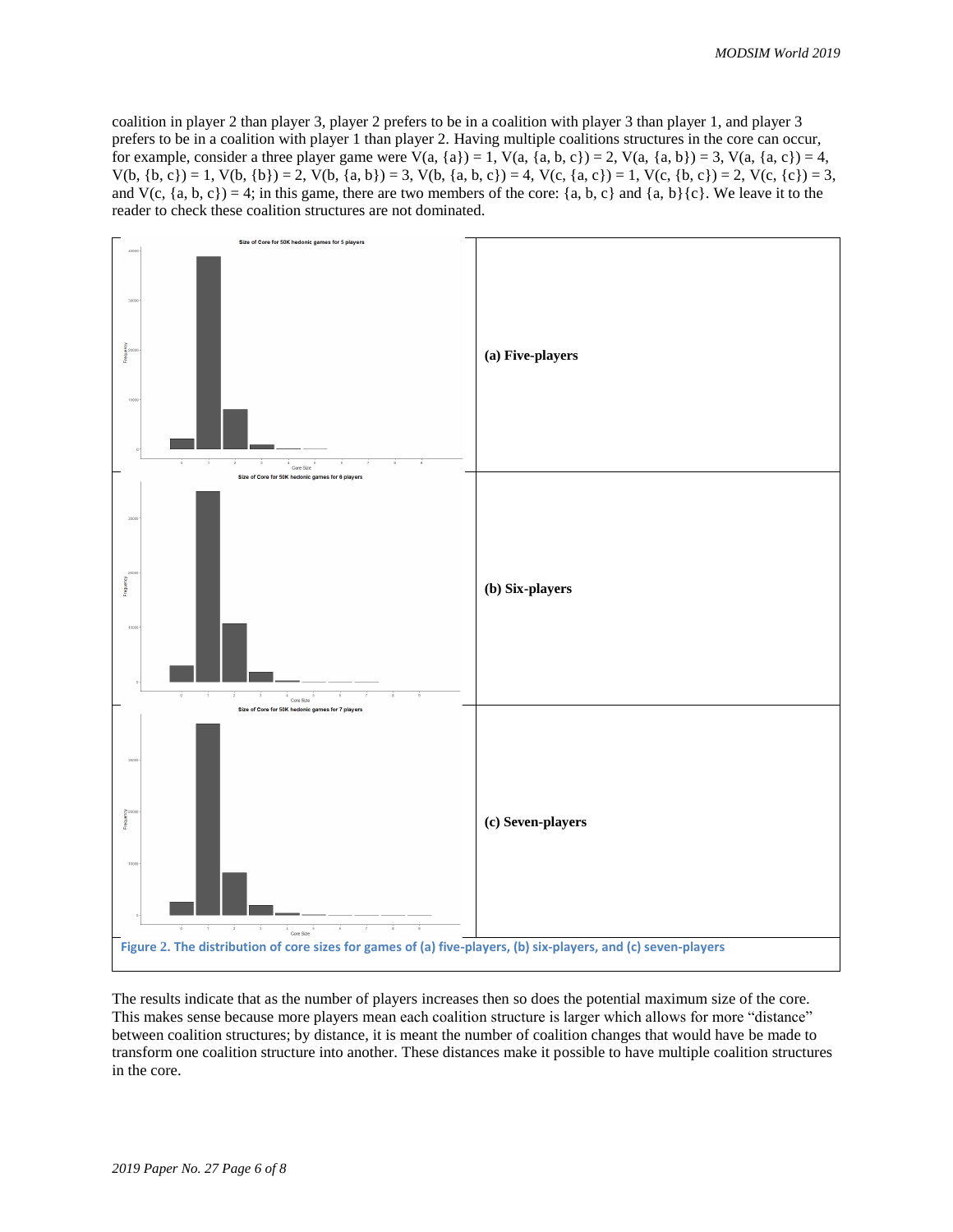A core with a size of one is the most common result for all numbers of players. However, as the number of players increases, the percentage of games with a core size of one decreases. It would be tempting to conclude that an increase in numbers leads to a larger spread of core sizes (and the variances support this). However, notice that the number of results with a core size of one is larger in the games of seven-players than in the games of six-players; this suggests that the increase in spread might not be absolute. There does seem to be some similarity between the three largest games, which are shown in Figure 2.

One alternative possibility is that the distribution of core sizes is converging to a certain distribution (probably a lognormal distribution). To test this hypothesis, a one-way ANOVA test was conducted to see if the results for the three largest games could be concluded to be similar. The test results found that the distributions, for the different number of players, were significantly different (p-value < 0.0001). Hence, it was concluded that the distribution of core sizes has not converged. For future work, games with a larger number of agents will be considered to determine if the distributions are converging to a log-normal distribution.

Monte Carlo simulation is a random process so there will be random fluctuations in the results generated. This could explain the dip in the number of cores of size one for the six-player games. However, given the size of the change in the number of cores of size one (38K for five-players to 34K for six-players to 36K for seven-players); this seems unlikely. To investigate this phenomenon further, future work will include conducting a significantly larger number of runs to see if the dip is still present.

## **CONCLUSIONS**

This paper presents the results of a Monte Carlo simulation to investigate the properties of hedonic games numerically. Hedonic games are a form of cooperative games where each player has a preference relation over the set of coalitions (or groups) which they could be a member. The numerical investigation in hedonic games was conducted by generating thousands of random hedonic games and finding how many solutions each game has, i.e., the size of the game's core. The results focused on the distribution of the core for different numbers of players in the game. It was found that that having a single core (solution) was the most common result for a game. Also, the distribution looked like they might be converging to some distribution through the statistical test indicated that this was not the case. Future work will include doing more runs for each size of the game and consider games with a larger number of players.

Common wisdom of cooperative games is the most games do not have a solution (the core is empty). Our analysis indicates the opposite is true and that the majority of hedonic games have a single solution. Having only a single solution is ideal because having multiple solutions means you have to choose one of them, which has caused problems for game theorists for decades (Harsanyi & Selten, 1988). By demonstrating this misconception about cooperative game theory, it is hoped that game theorist will be more willing to use cooperative game theory in the future.

#### **REFERENCES**

Airiau, S. (2010). <Cooperative games and multiagent systems.pdf>. *The Knowledge Engineering Review, 00:0*, 1–  $26$ 

doi:10.1017/S000000000000000

Aziz, H., & Savani, R. (2016). Hedonic Games. In.

Ballester, C. (2004). NP-completeness in hedonic games. *Games and Economic Behavior, 49*(1), 1-30.

Chalkiadakis, G., Elkind, E., & Wooldridge, M. (2011). *Computational aspects of cooperative game theory* (Vol. 5). London: Morgan & Claypool.

- Deng, X., & Papadimitriou, C. H. (1994). On the complexity of cooperative solution concepts. *Mathematics of Operations Research, 19*(2), 257-266.
- Djokić, B., Miyakawa, M., Sekiguchi, S., Semba, I., & Stojmenović, I. (1989). Short Note: A Fast Iterative Algorithm for Generating Set Partitions. *The Computer Journal, 32*(3), 281-282.

Harsanyi, J. C., & Selten, R. (1988). *A general theory of equilibrium selection in games*. London: MIT Press.

Matsumoto, M., & Nishimura, T. (1998). Mersenne twister: a 623-dimensionally equidistributed uniform pseudorandom number generator. *ACM Transactions on Modeling and Computer Simulation (TOMACS), 8*(1), 3- 30.